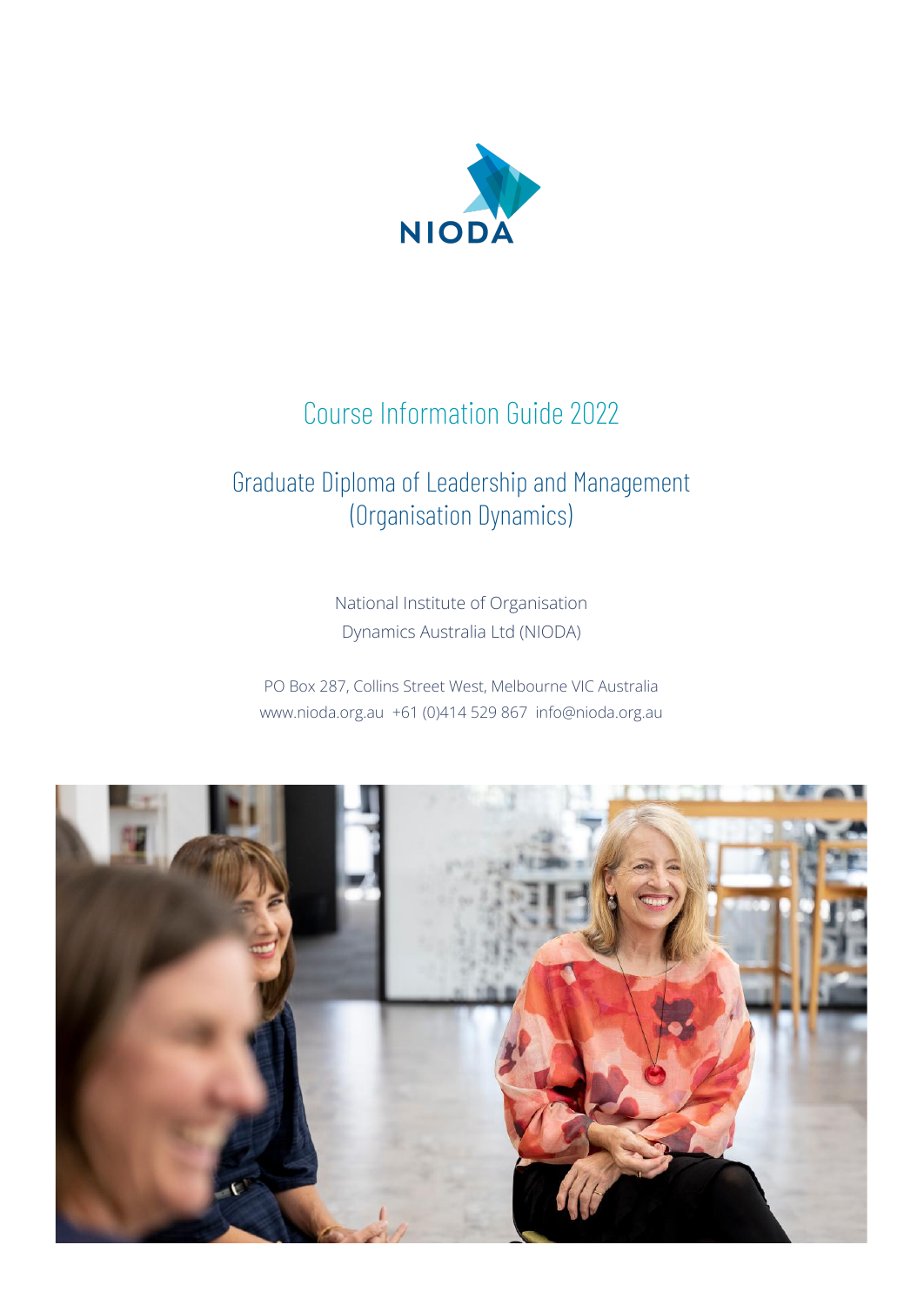# **Contents**

| About NIODA                                                                           | $\overline{2}$ |
|---------------------------------------------------------------------------------------|----------------|
| Registration and Accreditation                                                        | $\overline{2}$ |
| <b>Local and Global Professional Bodies</b>                                           | 2              |
| Introducing the Graduate Diploma of Leadership and Management (Organisation Dynamics) | 2              |
| <b>Distinctive Design Features</b>                                                    | 3              |
| <b>Course Outcomes</b>                                                                | 3              |
| <b>Course Structure</b>                                                               | 4              |
| <b>Subjects and Progression</b>                                                       | 4              |
| <b>Core Units</b>                                                                     | 4              |
| <b>Subject Outlines</b>                                                               | 5              |
| MLM1 - Organisations and Management Through the Art of Metaphor                       | 5              |
| MLM2 - Unconscious Processes in Groups and Systems                                    | 6              |
| MLM3 - Through a Cultural Lens: collaborating with the 'other' at work                | $\overline{7}$ |
| MLM4 - Systems Psychodynamic Consulting                                               | 8              |
| MLM5 - Strategy in Complex Systems                                                    | 9              |
| MLM6 - Organisational Role Analysis                                                   | 10             |
| MLM7 - Managing Beyond Organisational Boundaries: Networks and Other Relations        | 11             |
| MLM8 - Leadership and Authority for Role and Task                                     | 12             |
| <b>Program Admission Requirements</b>                                                 | 13             |
| Enrolment                                                                             | 13             |
| Recognition of Prior Learning and Credit Transfer                                     | 13             |
| Fees                                                                                  | 13             |
| Withdrawal or Cancellation                                                            | 13             |
| Academic and Research Integrity                                                       | 14             |
| <b>Student Support Services</b>                                                       | 14             |
| <b>Staff</b>                                                                          | 14             |
| <b>Academic Programs Lead</b>                                                         | 14             |
| Master's Course Lead                                                                  | 14             |
| Academic staff                                                                        | 14             |
| <b>Student Services Lead</b>                                                          | 14             |
| Further enquiries                                                                     | 14             |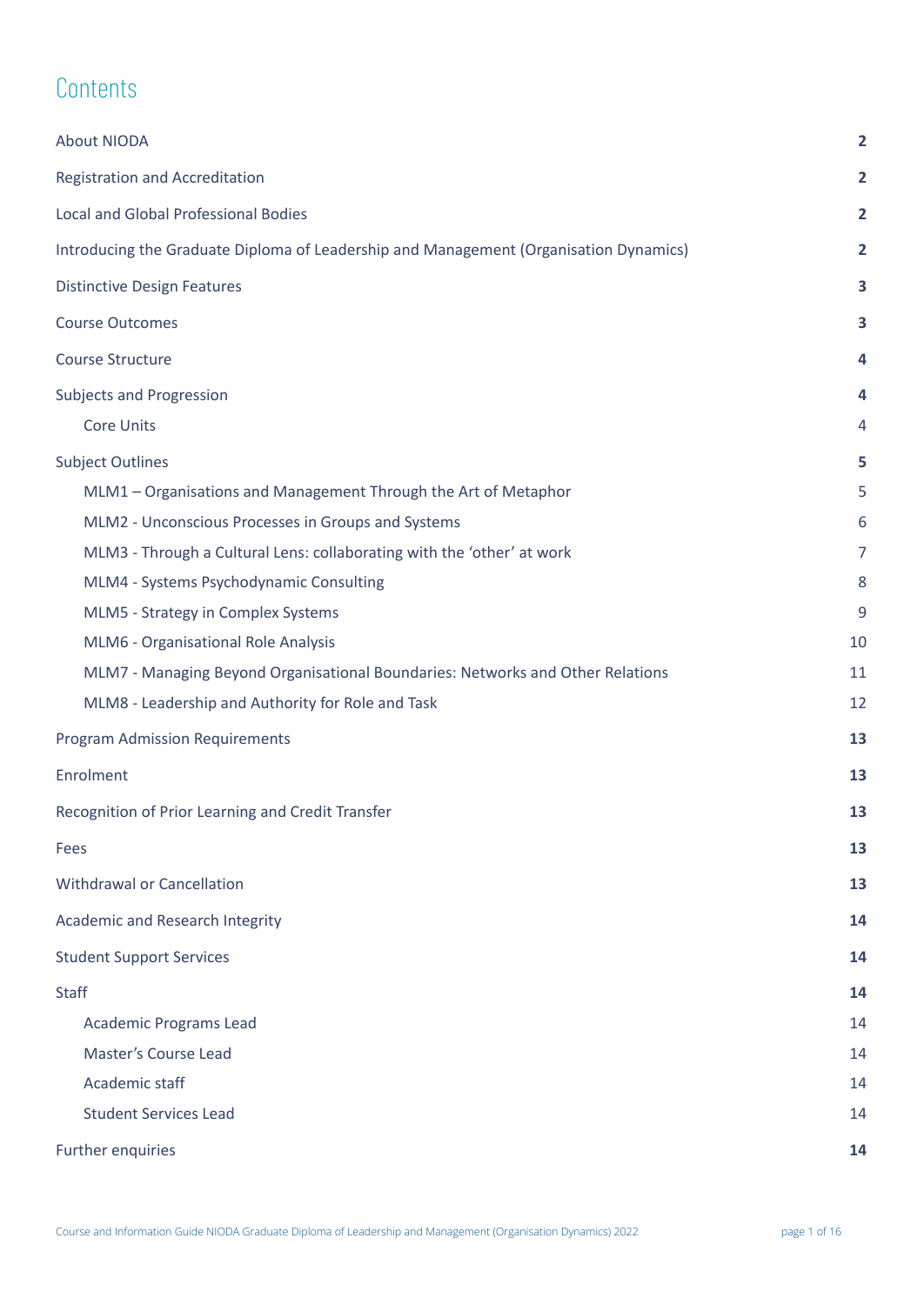# <span id="page-2-0"></span>About NIODA

The National Institute of Organisation Dynamics Australia (NIODA) has grown from long traditions and practice in systems psychodynamics in Australia for almost 40 years. NIODA was established in 2010 for the purpose of providing high-quality education in systems psychodynamic approaches for the improvement of organisations, community and society.

NIODA is the centre of excellence in Australia and a global contributor in academic programs, research and consultancy in applied systems psychodynamics recognised and utilised to improve leadership and management capability and grow resilience in individuals, groups and organisations.

NIODA's values of Openness, Collaboration, Respect, Dialogue, Reflection, Creativity and Rigour shape and inform all that we do. These values are of particular importance in informing our planning and are reflected and lived in implementation.

# <span id="page-2-1"></span>Registration and Accreditation

NIODA is a registered institute of higher education and NIODA's Graduate Diploma of Leadership and Management (Organisation Dynamics) degree is accredited under the Tertiary Education Act.

NIODA's accredited courses and graduation processes are compliant with the Australian Qualifications Framework (AQF) Levels Criteria and Qualification Type Learning Outcomes Descriptors and its Qualifications Issuance Policy.

## <span id="page-2-2"></span>Local and Global Professional Bodies

Group Relations Australia (GRA, [www.grouprelations.org.au\)](https://www.grouprelations.org.au/) is the professional body for systems psychodynamic practitioners in Australia, and the International Society for the Psychoanalytic Study of Organisations (ISPSO, [www.ispso.org\)](http://www.ispso.org) is the international body.

## <span id="page-2-3"></span>Introducing the Graduate Diploma of Leadership and Management (Organisation Dynamics)

The Graduate Diploma of Leadership and Management (Organisation Dynamics) is designed for work-experienced professionals who wish to develop their capabilities through the application of systems psychodynamic concepts to organisational leadership and management. Ultimately, it is designed to support individuals to shape and to take up their work roles in ways that are more meaningful, values-based and that best serve the purpose of the organisation.

The course fosters analytic and academic skills aimed at deepening students' understanding of the unique demands of particular work systems and enhancing their appreciation of the professional, political, cultural, emotional and ethical nuances of organisational life. It provides industry-relevant, post-graduate education grounded in rigorous conceptual development and work experience.

Students can expect a course that:

- integrates work experience with academic theory
- uses international industry benchmarking to enhance course development, delivery and relevance
- provides opportunities for engagement with real-world learning in a social and global context
- facilitates connections across disciplines and contexts through an integration of psychological, sociological, anthropological and philosophical approaches to organisations.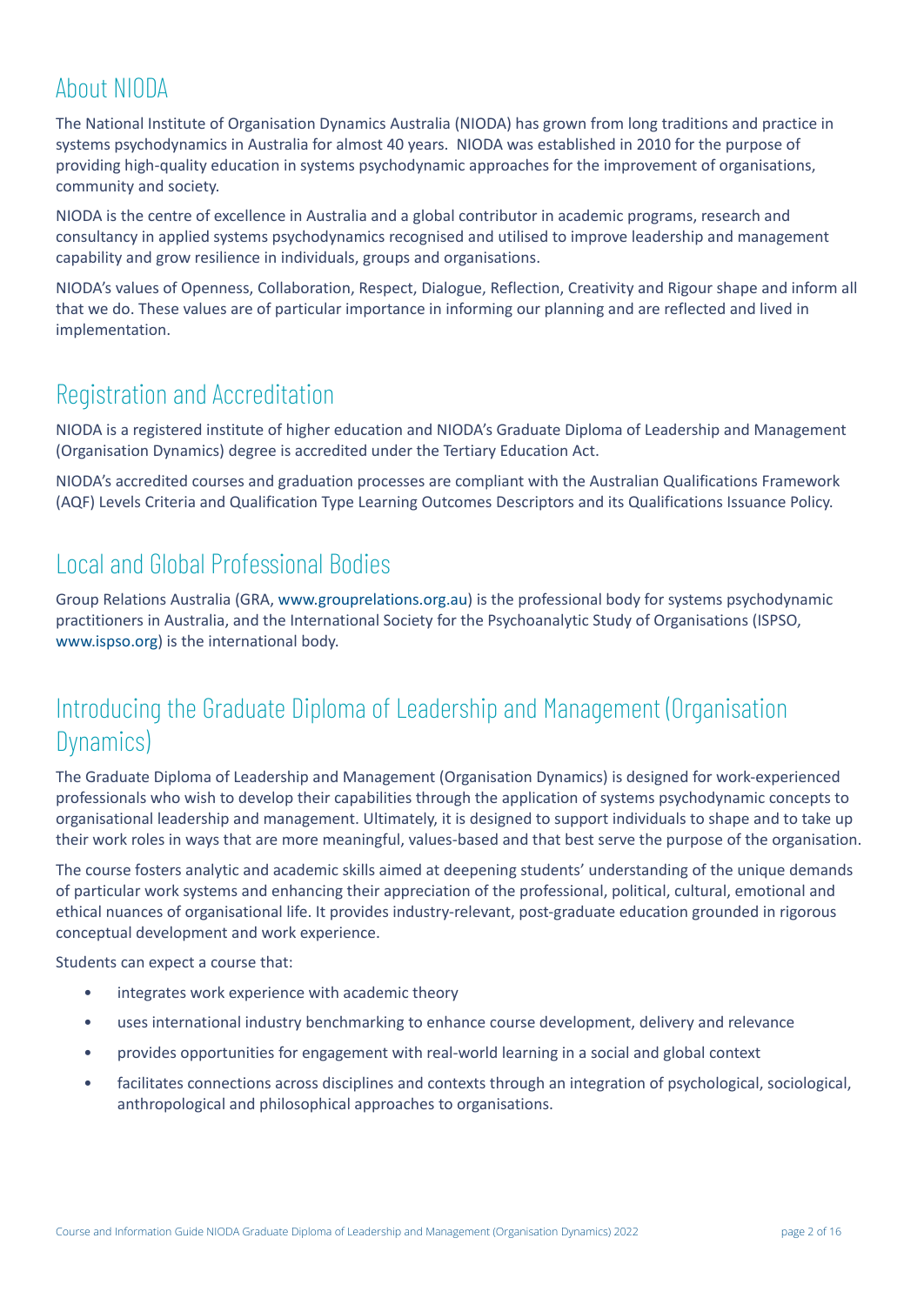# <span id="page-3-0"></span>Distinctive Design Features

The Graduate Diploma of Leadership and Management (Organisation Dynamics) is designed for learning to be problem-based within a conceptual framework for understanding organisation dynamics. It is only offered on a part-time basis to people with an appropriate level of work responsibility and experience.

The course is designed around cohorts of students learning together across time. It is a 'temporary' organisation within which students study the emerging classroom dynamics alongside the issues that concern them within their own organisations. Small student cohorts (fifteen or less) enter Year one and remain together as a learning group, as far as possible, across the three-year course. This cohort-based design seeks to maximise depth learning through the development of trust and familiarity with group members' work issues. As cohorts progressively deepen their capacities to explore and think together, the course content and student experience become more meaningfully interrelated. There is increased opportunity for students to venture into creatively applying their learning in the workplace.

Assessment reflects the focus on work-integrated learning. The assignments are practical in application whilst also requiring the use of rigorous theoretical concepts.

The course is a carefully designed learning experience that is tailored to support incremental learning that builds semester by semester across the course.

### <span id="page-3-1"></span>Course Outcomes

On successful completion of the Graduate Diploma of Leadership and Management (Organisation Dynamics) graduates have the following.

### *Knowledge*

Competency of the core conceptual frameworks spanning systems and psychodynamic dimensions.

#### *Skills*

Developed cognitive, technical and communication skills to be able to apply a 'mind' for systems psychodynamic thinking, which includes:

- interpreting from a 'systems' perspective the management of connections, sometimes hidden or unconscious, between people, tasks, structure, technologies and context; to understand and manage the unconscious defences which impede work group functioning and task accomplishment
- appraising, critiquing and applying the conjunction of technology and human behaviour (socio-technics) as a principal feature of organisation design and the social architecture of work relations; to improve organisational culture
- demonstrating the capacity to think and reflect with, and to lead others purposefully, in the face of change and uncertainty
- developing skills in the clarification of researching, thinking and writing for communication of systems psychodynamic concepts, through creation of working hypotheses, reasoned analyses and articulating research findings
- demonstrating an understanding of the ethics associated with the application of the discipline, including attention to principles of integrity and honesty.

### *Application of knowledge and skills*

Competency in utilising 'Participatory Action Research' methods for collaborative discovery and problem-solving in work settings.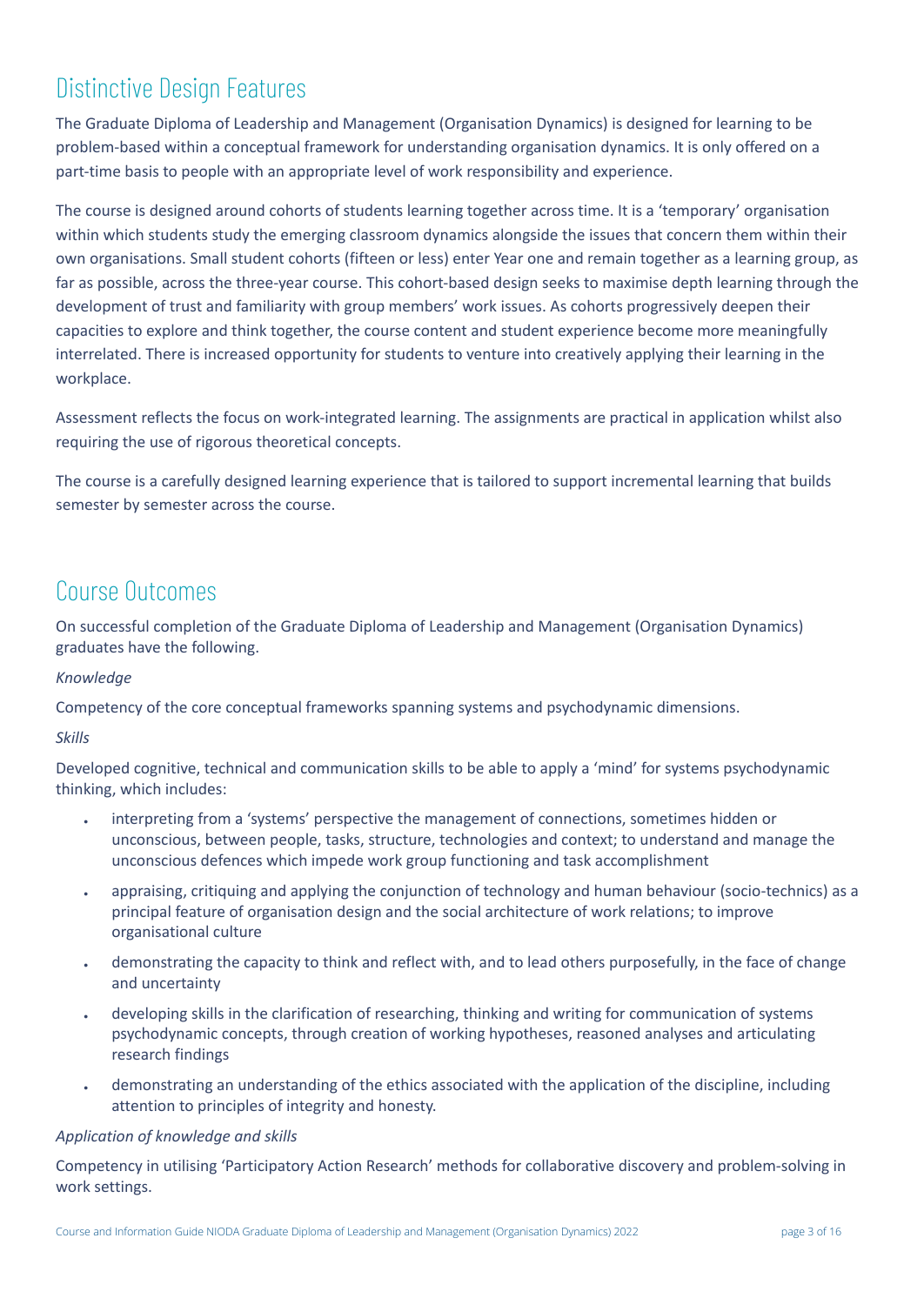## <span id="page-4-0"></span>Course Structure

The course is offered in part-time mode only. In total, completion requires four semesters of part-time involvement, or longer if undertaking one subject only per semester.

In 2022 subjects are taught in live interactive online weekly classes and full day sessions, with onsite opportunities in Melbourne.

# <span id="page-4-1"></span>Subjects and Progression

<span id="page-4-2"></span>Core Units

### Year One

MLM1 Organisations and Management through the Art of Metaphor (12 credit points) MLM2 Unconscious Processes in Groups and Systems (12 credit points) MLM3 'Through a Cultural Lens': collaborating with the 'other' at work (12 credit points) MLM4 Systems Psychodynamic Consulting (12 credit points)

### Year Two

MLM5 Strategy in Complex Systems (12 credit points) MLM6 Organisational Role Analysis (12 credit points) MLM7 Managing Beyond Organisational Boundaries: networks and other Relations (12 credit points) MLM8 Leadership and Authority for Role and Task (12 credit points)

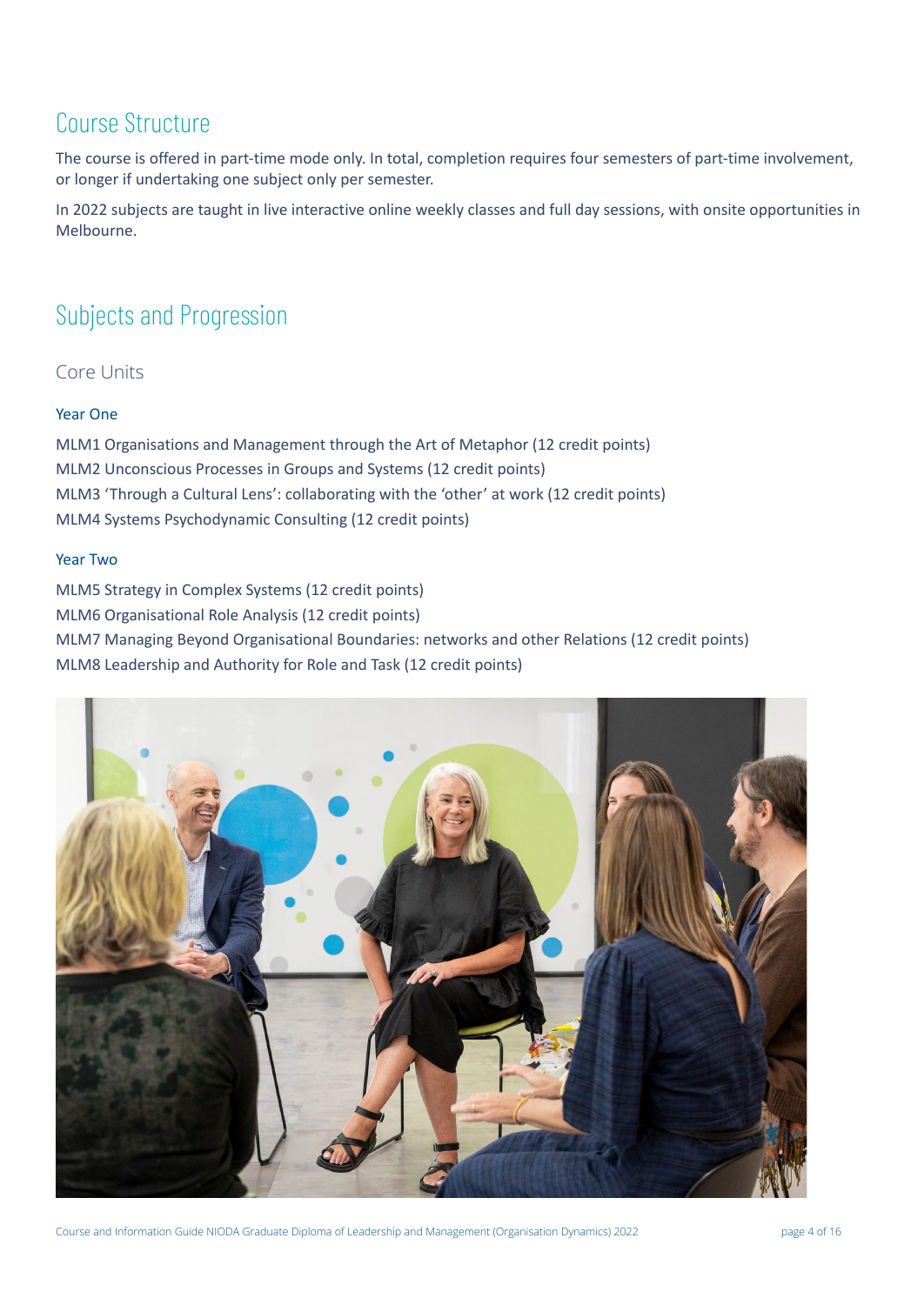# <span id="page-5-0"></span>Subject Outlines

### <span id="page-5-1"></span>MLM1 – Organisations and Management Through the Art of Metaphor

### Subject Content

The subject introduces a breadth of organisation and management theory and practice to support students in coming to understand their own primary 'taken for granted' theories of organisation and to explore alternative theories that may open up options for managing or conceptualising management.

A range of metaphors of organisation (Morgan 2006) are used as the primary vehicle for ordering and communicating organisation and management theory and practice. Each metaphor represents a distinct body of management theories that underpin particular assumptions about managing. Furthering the call of Morgan and other's (Mintzberg 2011; Needham 2014) for understanding and application of multiple perspectives in management practice the study of each metaphor is supplemented with ancillary readings which examine critically the strengths, weaknesses and case application of each perspective.

This design develops an art of metaphorical analysis that combines theory and practice to assist students in working with competing models of organisations as expressed in the management literature, their own experience, and the language of the organisations with which they currently work.

#### Student Learning Outcomes

On successful completion of this subject students would be expected to attain **knowledge** about and **insight** into:

- a range of organisational management theories and practices and their applicability to analysis and design in differing organisational settings;
- the participant's own 'root metaphor' or conceptual frame for making sense of organisational experience, for analysing outcomes, and for design and change in organisations;
- the continuing evolution of systems psychodynamic thinking as an inter-discipline; its relevance (or not) to other organisation theories and application;
- conscious and unconscious work group dynamics and their impact on organisational task, hierarchal and lateral responsibilities.

#### and **skills** in:

- critiquing a range of organisational management theories
- applying selected organisational theory to design and work with change in organisations;
- organisational analysis using 'metaphor' as the analytical frame;
- writing and verbal communication of knowledge and practice

- 1. A small learning group report, which compares and contrasts assumptions about organisational change as reflected in images/metaphors/narratives that guide the practice of two, selected organisational change agents. 2,500 words +/- 10%
- 2. Individual essay An analysis of a case study set in the student's own organisation using a breadth organisational and management theoretical/conceptual underpinnings as the analytical frame. 3,000 words  $+/- 10%$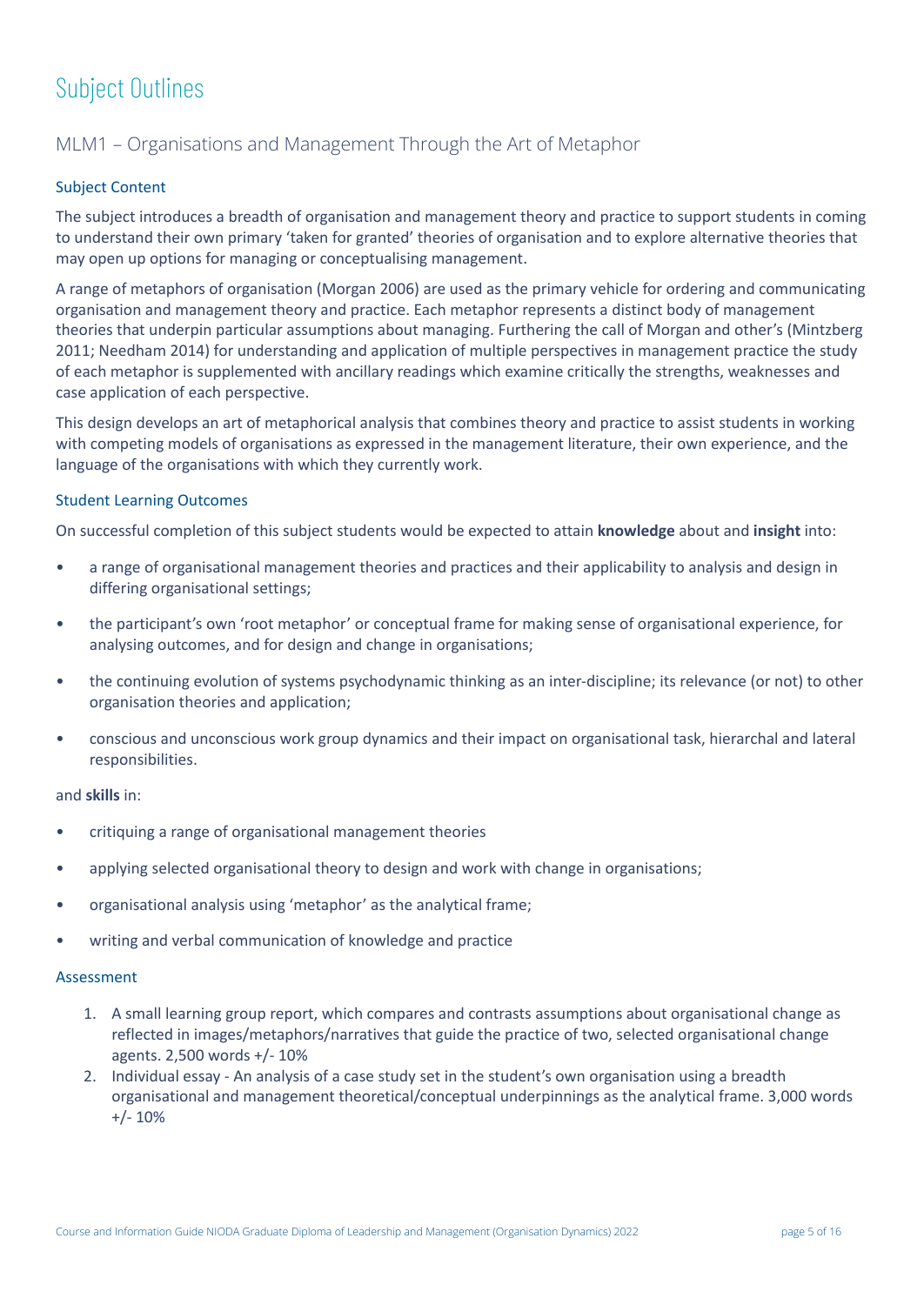### <span id="page-6-0"></span>MLM2 - Unconscious Processes in Groups and Systems

### Subject Content

This subject offers intensive exploration of small group dynamics through a 'study group' methodology. Across the semester the student group explore their own conscious and unconscious patterns of small and large group behaviour in the 'here and now' using group/system level analysis. This approach presents students with an in-depth opportunity to experience and analyse small group dynamics with reference to object relations and intersubjective conceptual frames.

Through these experiences, it is anticipated students increase their capacity to identify, analyse and manage workgroup dynamics; to appreciate the emotional labour of work, and to enable constructive leader-follower relations.

#### Student Learning Outcomes

On successful completion of this subject students would be expected to attain **knowledge** about and **insight** into:

- psychodynamic approaches to understanding work group behaviours
- object relations and intersubjective theory applicable to systems thinking
- small and large group dynamics
- their own patterns of role taking in groups
- social defense processes in systems

#### and **skills** in:

- identification and management of unconscious dynamics in small groups
- working with uncertainty and paradox in groups.
- Identification of dynamics between leaders and followers that support or obstruct task
- performance
- the use of personal experience as data about group dynamics
- qualitative analysis and academic writing

- 1. Individual essay A Microanalysis of a self-selected experiential group event using object relations and intersubjective theory. 3,500 words +/- 10%
- 2. Small learning group essay –Analysis of an observation of an organisation work group using object relations and intersubjective theory as the analytical frames. 2,500 words +/- 10%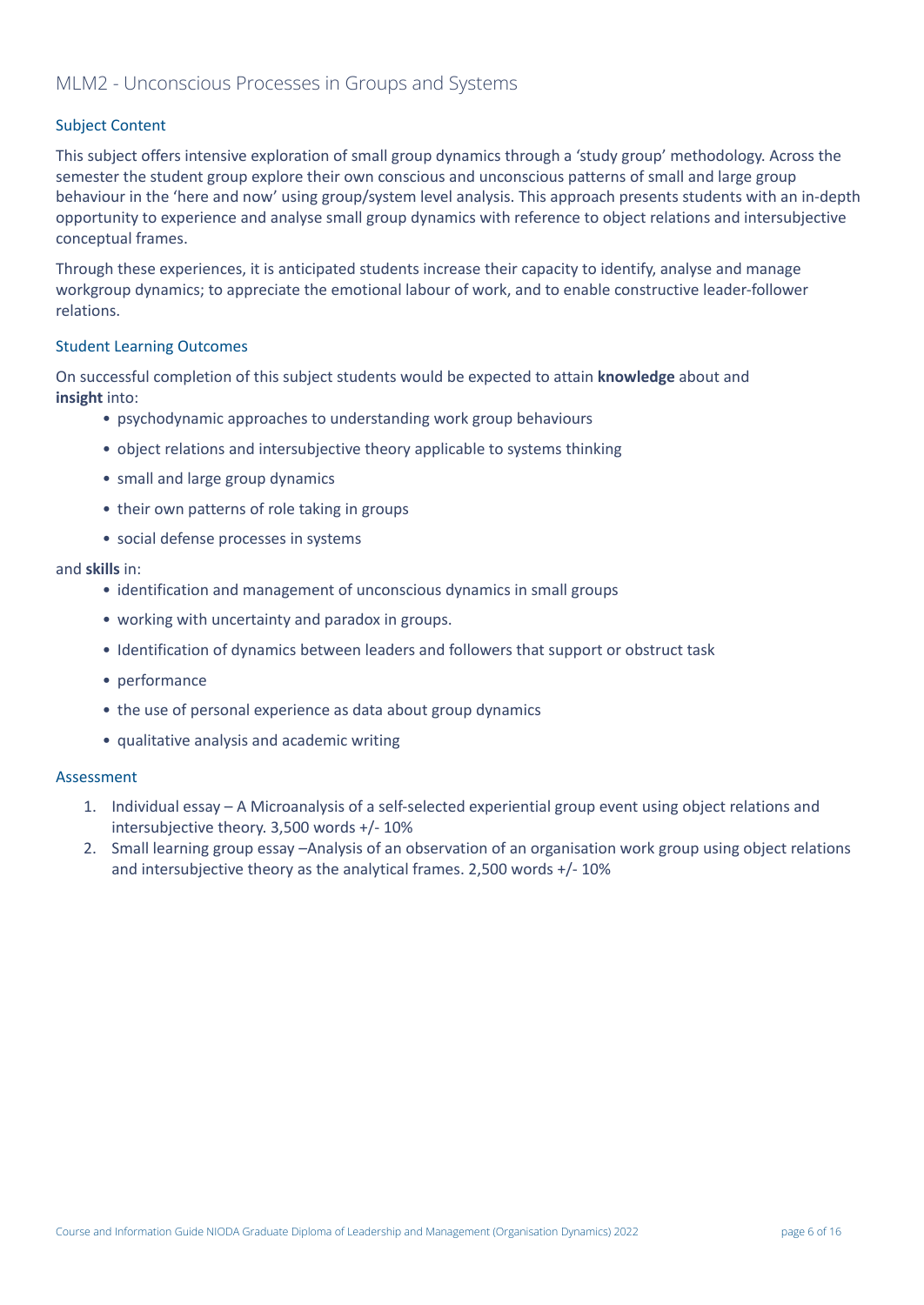### <span id="page-7-0"></span>Subject Content

This subject aims to encourage in-depth learning about the group phenomenon of culture. This is facilitated by an 'inside out' understanding of the complexities of culture and enculturation. To this end students are first encouraged to explore the impact of enculturation on their own work choices and practice and then to explore and analyse the culture developed within the 'here and now' of the class; the intention of these activities is to translate learnings to understanding and working with organisational culture.

A working description of 'culture' is 'that which has been absorbed by us (people like me) as the preferred means and ends for living and dying'. It is taken for granted that aspects of this absorption of culture will be in focus, since it is difficult to understand the cultural aspect of tensions with people who are 'not like us' (diversity) unless we can appreciate something of the social construction of who we, collectively, have become.

In keeping with the program's psychodynamic emphasis, we remind ourselves at times that the boundary between 'me' and 'you'/us' and 'them' is often created unconsciously to defend against internal; threats by attributing undesirable qualities to the 'Other'.

#### Student Learning Outcomes

On successful completion of this subject students would be expected to attain **knowledge** about and **insight** into:

- organisation/management/human resource literature on topics such as culture, diversity and equal opportunity
- the concept of culture as a psycho-social process
- the impact of enculturation on their own work choices and practices
- understanding of conscious and unconscious factors that create and influence culture in organisations

#### and **skills** in:

- intercultural communication and collaboration
- use of a cultural lens to analyse group and organisation effectiveness
- identification of covert cultural factors that affect organisation outcomes

- 1. Individual essay- 'Who am I culturally, and how does this aspect of my being help and hinder my effectiveness in the workplace?' 3,500 words +/- 10%
- 2. Small Learning Group Assignment: group essay and class presentation 'A report of a case study of Australian culture at work and its implications for collaborative management' 2,500 words +/- 10%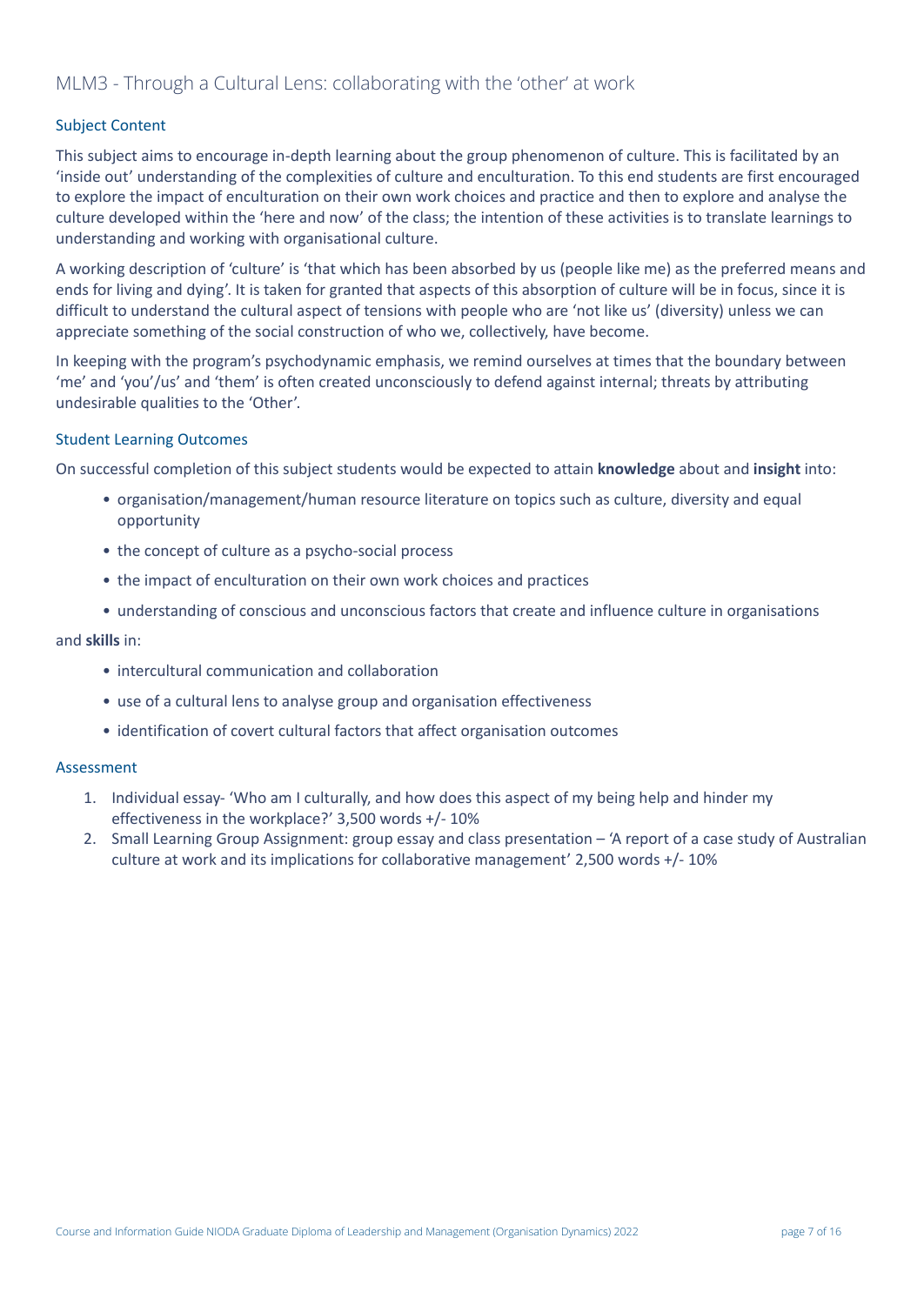### <span id="page-8-0"></span>MLM4 - Systems Psychodynamic Consulting

### Subject Content

The purpose of this subject is to have students explore, understand and clarify varying assumptions about the technique of consulting, whether from a manager or specialist role, internal or external to the organisation, and to practice the skills of systems psychodynamic consultation.

Through its workshop design, the subject provides an intensive practical exploration of systems psychodynamic consulting by having students undertake a 'real-life' consultation to an organisation. Students are able to learn about systems psychodynamic consulting and to discover, through practical application, how much they have learnt from their first year of study.

In small learning groups students undertake a five-day consultation with an organisation, returning to the classroom at predetermined times to explore their experience of entry, contracting, method, client/consultant relations, working as a consultancy team and exit from the organisation. The classroom experience is also considered a 'temporary learning organisation' where internal dynamics are explored as potential data for what might be occurring at a deeper level in the organisation being consulted to.

#### Student Learning Outcomes

On successful completion of this subject students would be expected to attain **knowledge** about and **insight** into:

- consulting practices as an aspect of the manager's role and as a specialist role
- distinctions between various types of consulting practices
- values and ethical issues for consultants, including sustainability and environmental awareness

#### and **skills** in:

- entry into the organisation, determining and contracting to the central question/s of the consultancy, exiting the organisation
- the use of system psychodynamic method and analysis in consulting to organisations
- identification and management of tensions in the client/consultant relationship

- 1. Individual essay "Reflect on the efficacy of your consultation efforts and, using appropriate theoretical frameworks, analyse the strengths and weaknesses of your consultancy team's attempt to help the client'. 3,500 words +/- 10%.
- 2. Consulting team essay analysing parallel ('mirrored') system dynamics between the consulting organisation, the consulting team and the combined class group. 2,000 words +/- 10%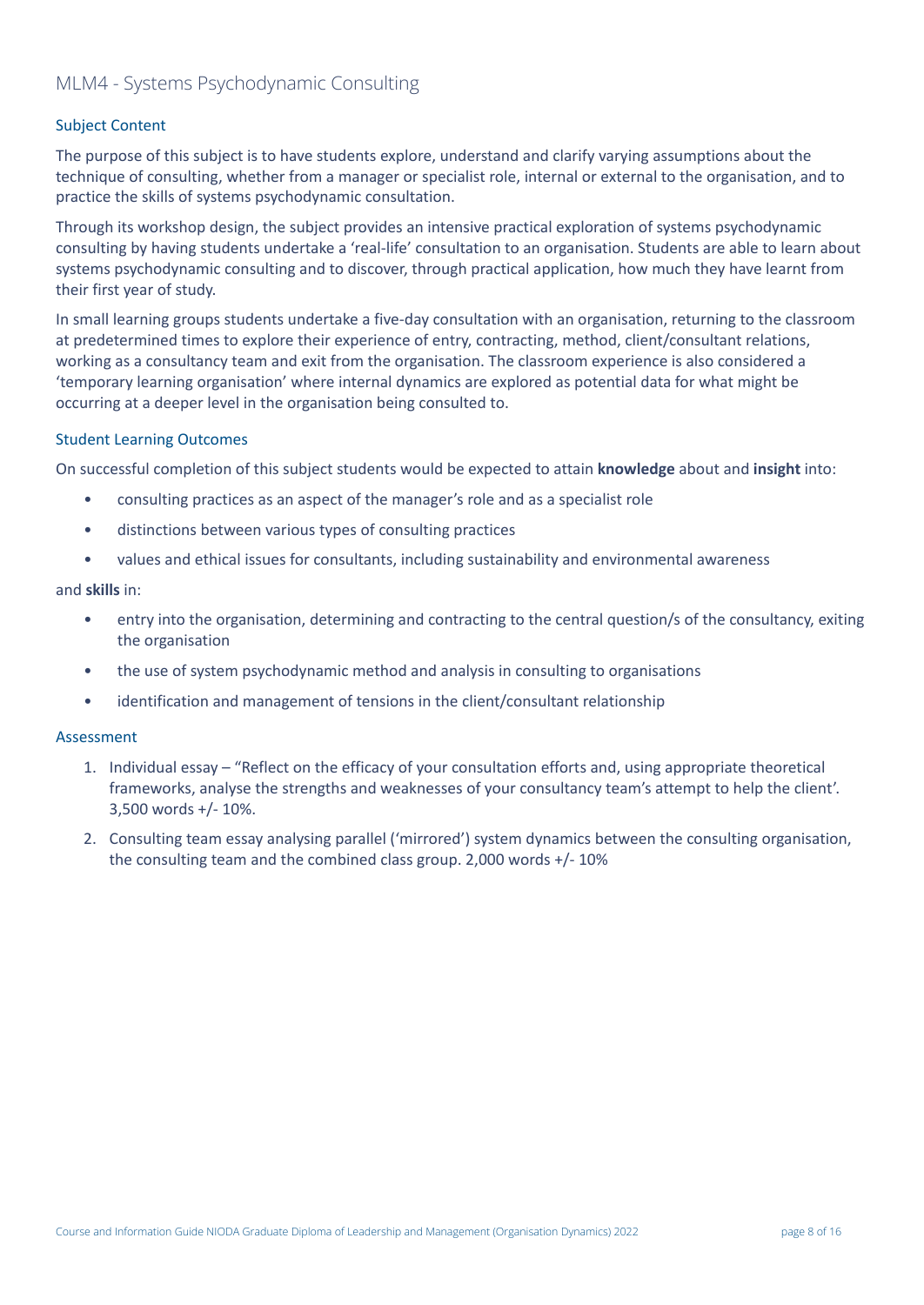### <span id="page-9-0"></span>MLM5 - Strategy in Complex Systems

### Subject Content

This subject encourages students to critically examine the connections between the internal dynamics of organisations and the external environment their members imagine, respond to and/or create through their work. As such, the subject involves an examination of the concept of 'strategy' by considering it as a representation of the way links are made between the inside and the outside of a work system.

The subject challenges the common conception (in management circles) of the term 'strategy' as a vital descriptor; as in 'strategic planning', 'strategic management', 'strategic mindset', 'strategic marketing', 'strategic change', 'strategic partnerships' etc. Little attention is given in the literature to what the term 'strategic' means to organisation members and how it impacts their sense of purpose and values. What might it represent about the way they feel related to each other in their work, and related to the external 'Other', whether this 'other' is labelled the 'environment', the 'competition', the 'market', 'best practice', the 'forces of globalisation' etc.

Across the semester the subject explores the hypothesis that an unexamined reliance on the idea of strategic planning is a defence against the complexity and uncertainty of managing when the primary task is experienced as unclear, contested or unsustainable and when the 'environment' is experienced as volatile. This hypothesis can be explored through the related ideas of 'judgement' and 'institution': ideas that seem to have less and less currency in the lexicon of 'strategic' management. For the purpose of this subject, the strategy process is considered to be about the way in which the 'inside' of an organisation is connected to its 'outside'; both in the material sense of an organisation transacting with its environment to produce outputs and in the psychic, in-the-mind, sense of people within organisations connecting their desires with the reality of work as they experience it.

Students work on a whole of semester assignment exploring an aspect of the strategic process in their own workplace with respect to ideas stimulated through class discussions and exploration of the subject readings.

#### Student Learning Outcomes

On successful completion of this subject students would be expected to attain **knowledge** about and **insight** into:

- the concept of strategy as explicated in contemporary management literature
- the ecology of organisations and their environment as a dynamic of mutuality
- socio-technical systems theory and complexity science in relation to strategy.
- large group/organisation dynamics

and developed **skills** in:

- observation of individuals and groups in the process of strategy formulation.
- Identification of creative and defensive dynamics in the process of strategising
- influencing task and sentient system dynamics contributing to difficulties in strategic change
- using socio-technical and complexity theory to design interventions and work with change processes in large organisational systems
- methods of strategic enquiry, reflective interviewing, collaborative data analysis and academic writing skills

- 1. Individual essay –"A critical analysis of strategic activity in your workplace from a systems psychodynamic perspective: incorporating complexity and socio-technical theories. Include recommendations for intervention". 3,000 words +/- 10%
- 2. Small Learning Group Assignment: group essay and class presentation 'A critique of an ancillary article for its potential contribution to the performance of an organisation (or part thereof)' 2,500 words +/- 10%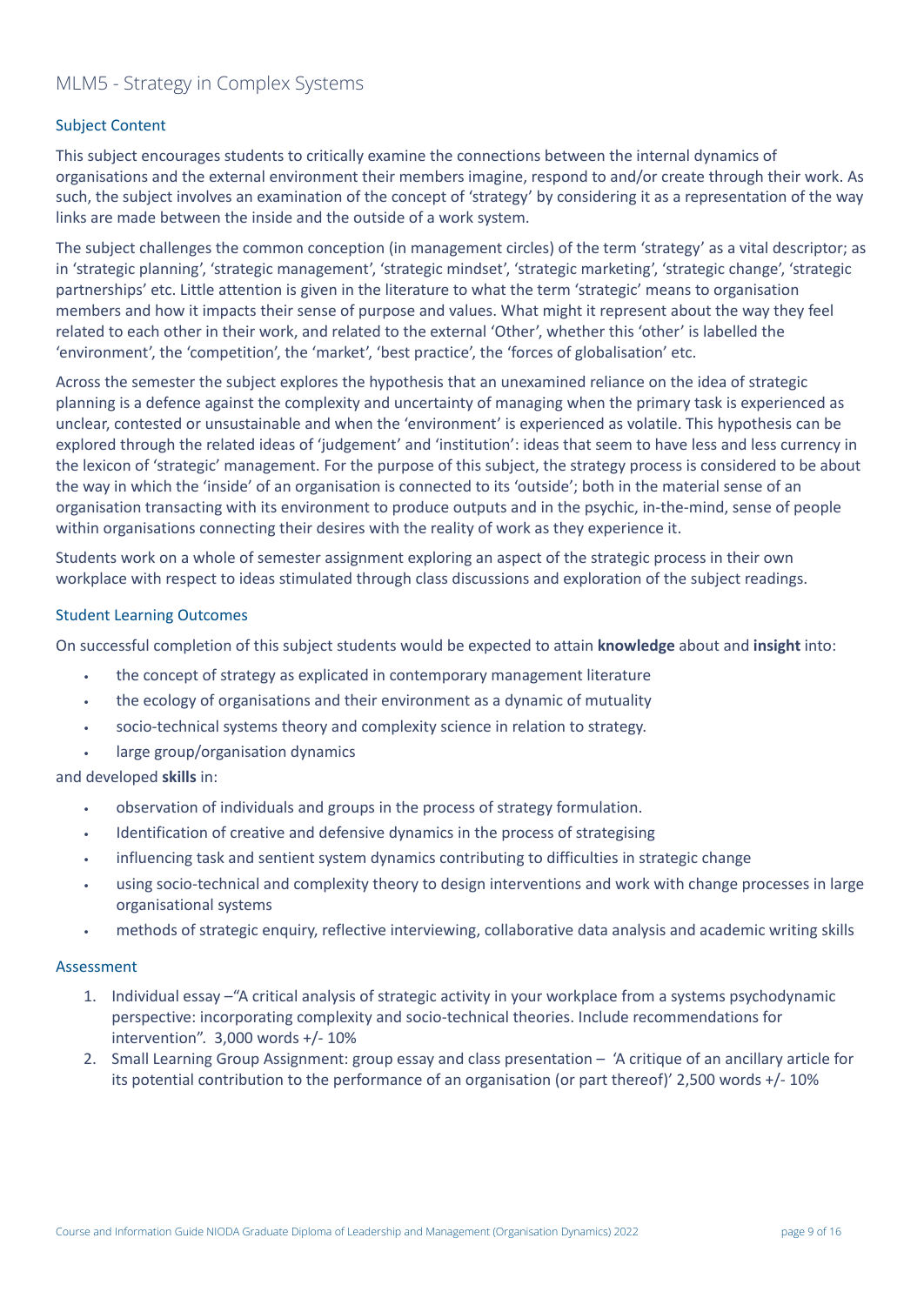### <span id="page-10-0"></span>MLM6 - Organisational Role Analysis

### Subject Content

Opportunities are provided in this subject to study relevant concepts about the interactions between person and system that shape work roles and task; concepts that are central to socio-technical systems theory. The subject aims to equip students, through reading, discussion and practice, with the skills to conduct Work Role Consultation as a specific method for leadership and management development and/or applied research.

Students are guided and assisted in exploring 'role' as a basic unit of the social structure of work organisations. They are then introduced to a methodology of role consultation and are supervised in their practice of this method for improving the management of themselves and others in work roles. Students learn to take responsibility for the management of the consultant/client relationship as they assist their clients to take up responsibility for their work role performance.

#### Student Learning Outcomes

On successful completion of this subject students would be expected to attain **knowledge** about and **insight** into:

- key 'role analysis' concepts of psychological and sociological role, primary task, sentience system, authority, boundary, 'role idea' and 'organisation in the mind' and their relation to leadership, authority and innovation in organisations
- the theory of role tensions in-between subgroup/functional areas in groups and organisations
- the theory and application of role conversation/dialogue and 'role biography'
- systemic challenges to role performance emanating from task-related anxiety
- the role of consultant to organisation dynamics

and developed **skills** in:

- collaborative analysis (with a client) of role confusion or conflict
- the use of role analysis as a tool for coaching, team building, induction and performance management in organisations
- the effective use of work role conversation in managing and leading work groups
- the use of role drawing and role biography to diagnose, understand and impact on role and system dilemmas in organisations
- identifications and management of tensions between self and role in work
- academic writing skills

- 1. Individual essay analysing the student's own work role drawing including: main themes, links to role biography and potential impact of the analysis on work performance 2,500 words +/- 10%
- 2. An individual report on the Organisational Role Analysis (ORA) covering: ORA literature, consultant role, process, working hypotheses, process critique and method evaluation. 5,000 words +/- 10%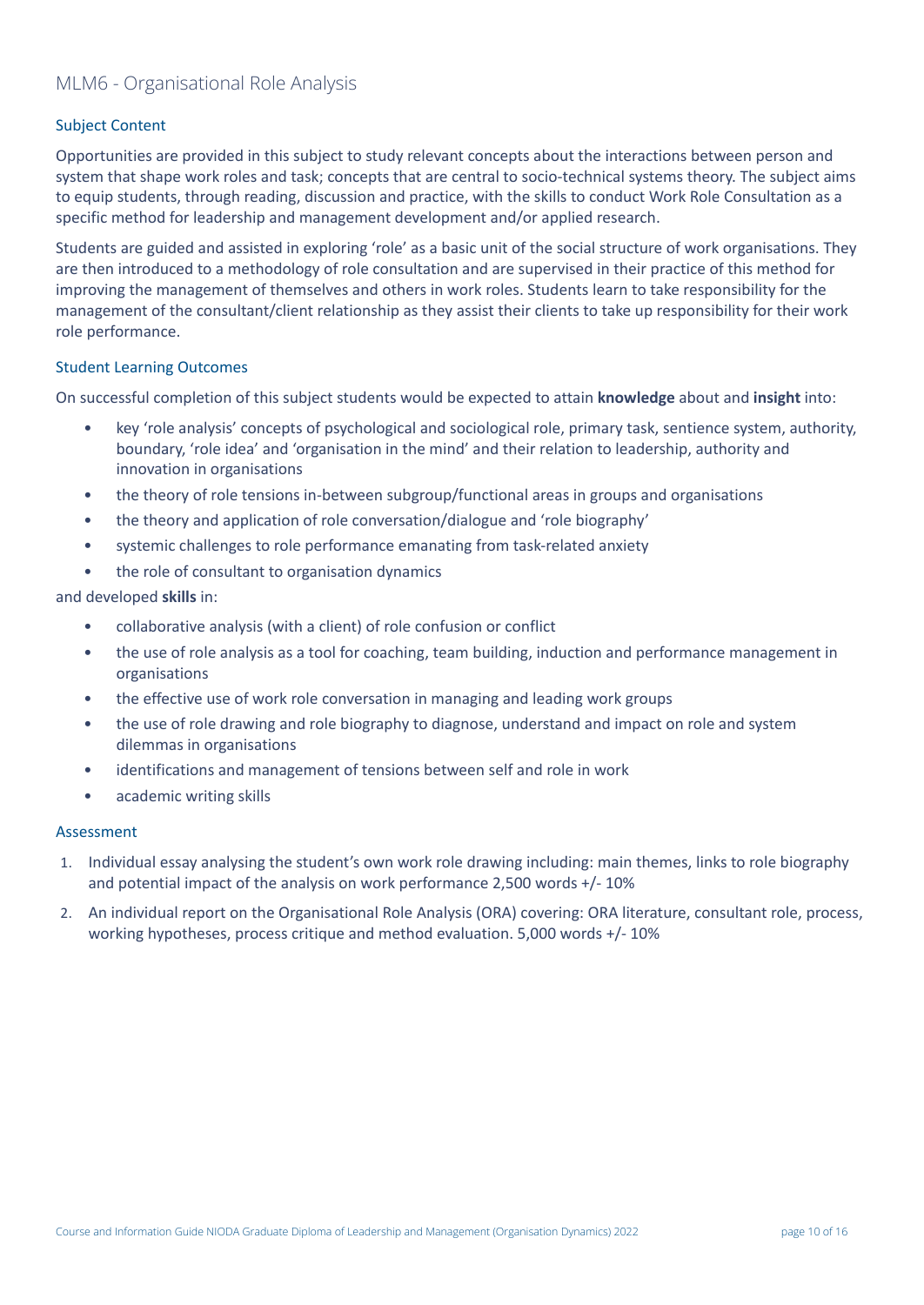### <span id="page-11-0"></span>Subject Content

This subject is an introductory study of the relations between organisations, particularly referent organisations and other forms of collaboration to solve large and complex domain level problems.

As the external environment of organisations becomes increasingly complex and problematic 'joined-up' solutions are required. As such this is an aspect of organisation dynamics that has become more important for managers/consultants, for employees/clients and for communities (local and global).

Across the semester students study the dynamics of identity, power, authority and boundary management in actual inter-organisational collaborations, building their intellectual and practical capacities to contribute to the effective management of inter-organisational relations.

The subject encourages students to take up more responsibility for project design – finding connections to inter-organisational relations that are sufficiently interesting and/or important for them to investigate more fully through the assignment. As part of this, students study an inter-organisational collaboration.

#### Student Learning Outcomes

On successful completion of this subject students would be expected to attain **knowledge** about and **insight** into:

- literature pertaining to the dynamics of inter-organisational relations.
- changes in environmental conditions which call forth a need for inter-organisational relations and the unique management challenges these present.
- the existing variety of inter-organisational relations and their appropriateness for particular purposes
- dynamics of managing identity, authority, power and boundaries, 'in-between' systems

#### and developed **skills** in:

- identification and management of boundary relations and their implications for both intra and inter-organisational settings
- effective management of inter-organisational systems
- methods of observation, interviewing, reflection and data analysis
- academic writing

- 1. Scoping paper for Inter-organisational Enquiry defining the inter-organisational problem/issue under investigation and the enquiry methods to be used. 500 words +/- 10%
- 2. Individual report "Report on your experience and findings from the Inter-organisational Enquiry. Critique your findings in terms of current inter-organisational literature". 4,500 words +/- 10%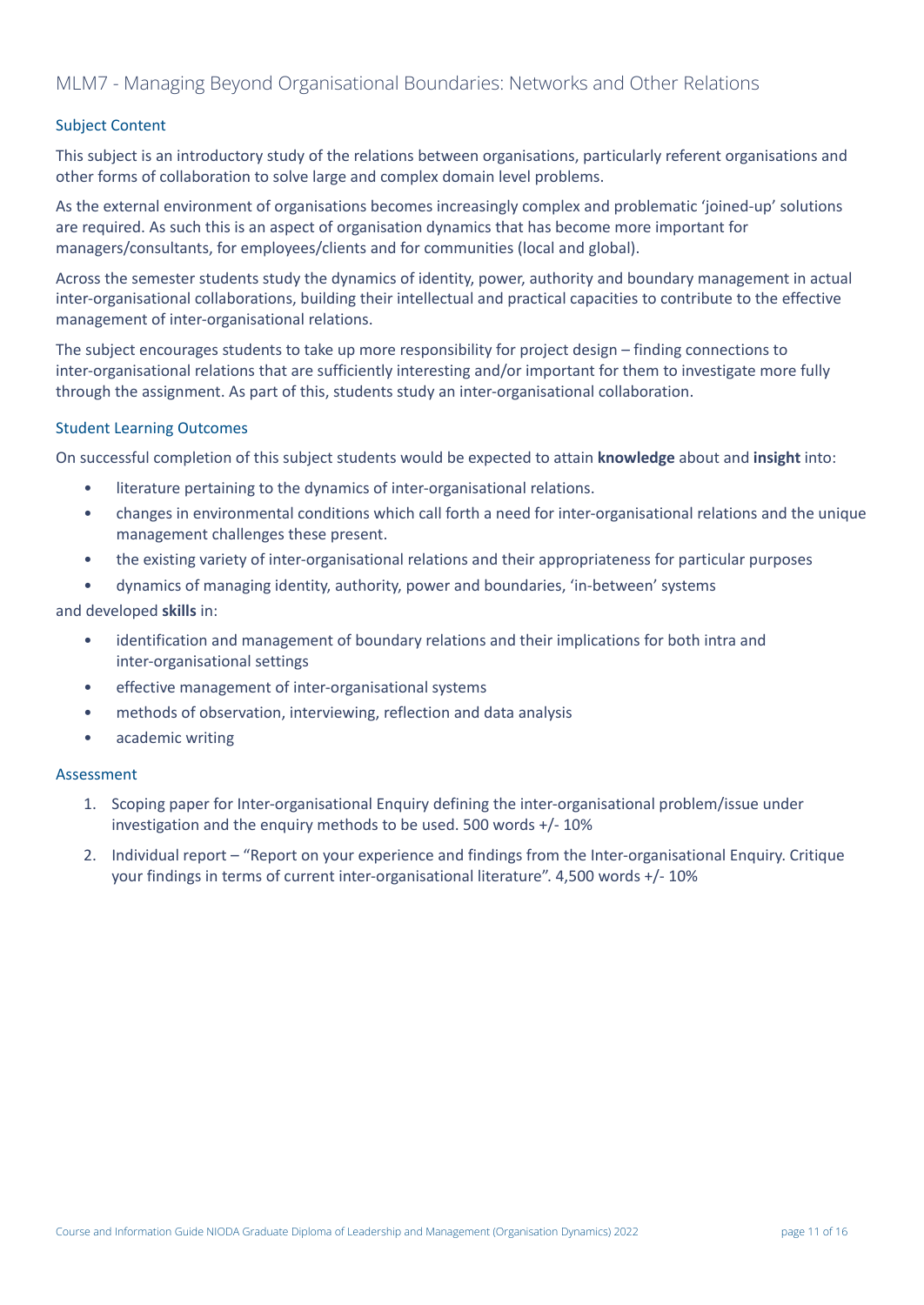### <span id="page-12-0"></span>MLM8 - Leadership and Authority for Role and Task

### Subject Content

This subject is offered as a five-day 'Group Relations Conference'. The conference aims to provide opportunities for students to study group, inter-group and organisational dynamics through direct experience. These experiences may be thought about and conceptualised, reacted to or acted upon, accepted or even unconsciously rejected. Students have a choice about how they might work with their experiences. The conference offers an opportunity for students to learn through their own 'reflective practice'. That is, through observing, making decisions, taking up accountability and authority, exploring new roles, reflecting, taking action and through working with others. During the conference, learnings are discussed and linked to 'back-home' work roles through a consultancy and reflection group method.

There are no formal lectures or seminars. Instead, students take part in developing the temporary organisation.

#### Student Learning Outcomes

On successful completion of this subject students would be expected to attain **knowledge** about and **insight** into:

- group, inter-group and organisational dynamics and one's place in their creation
- the impact of authority and leadership on role and task
- the influence of purpose, value and meaning in human systems
- small, medium and large group dynamics relating to organisational structure, culture, sentience and task
- the integration of key theories and learnings from MLM1-MLM7 to form a coherent base for applied systems psychodynamic work.

and developed **skills** in:

- the capacity to be able to continue to think amidst turbulent dynamics
- using personal experiences as data about group, intra and inter-organisational systems
- translating learnings from the experience of the workshop to the student's own work organisation and other work organisations and integration into their work practice.
- academic writing skills

- 1. Individual annotated bibliography. A review of five articles selected from the readings for the subject. Each annotation is to include a synopsis of the author's main argument, an essential critique of this argument and a comment on its relevance to the workshop experience. 1,500 words +/- 10%
- 2. Individual essay 'Examine the dynamics of authority and leadership in relation to role and task within two key incidents at the workshop. Integrate your observations and experience within a framework gained from your reading and make links between these learnings and your work role'. 3,500 words +/- 10%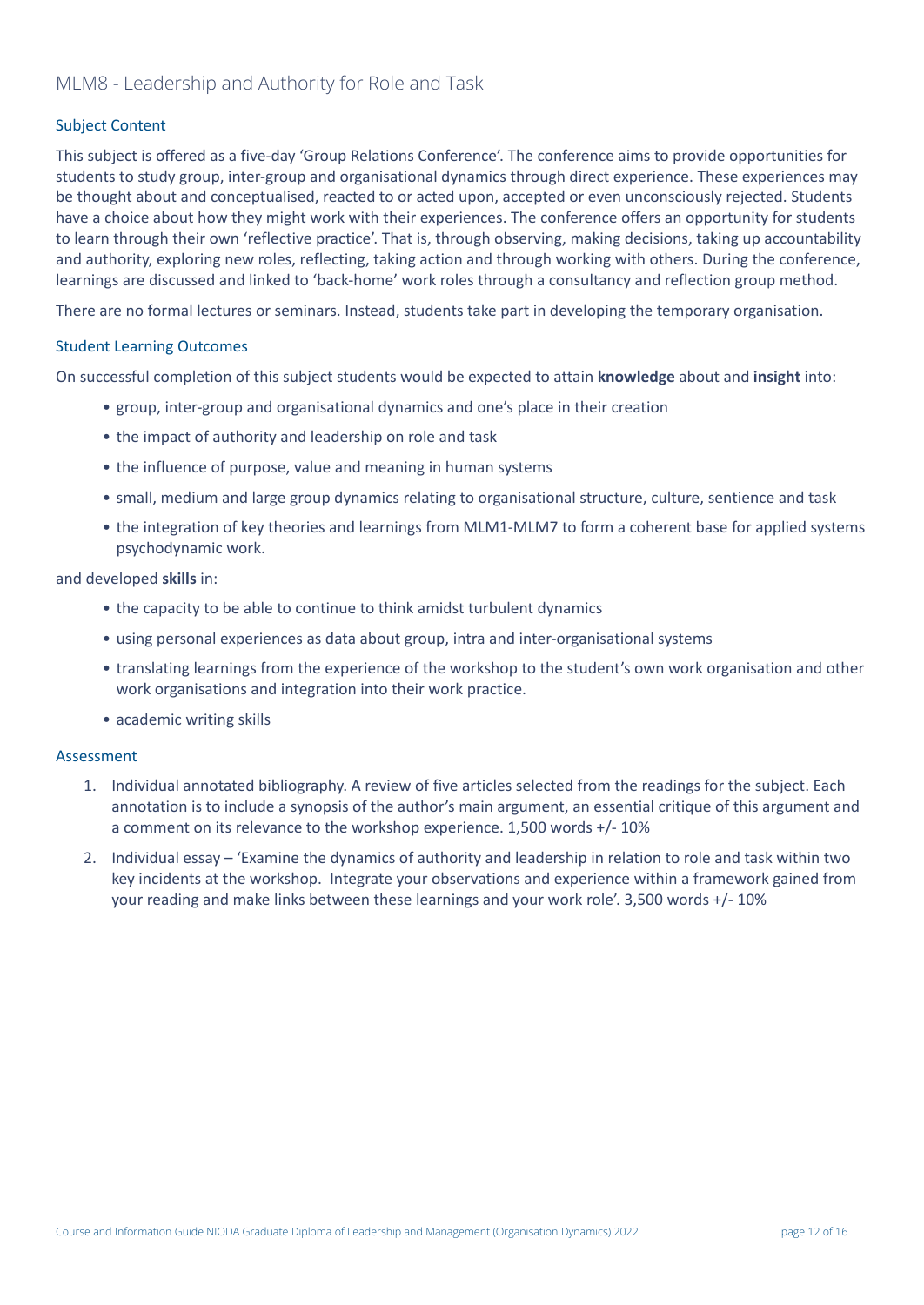# <span id="page-13-0"></span>Program Admission Requirements

Completion of a three year Bachelor degree or equivalent,

and

at least five years of relevant work experience.

Special Entry into the Graduate Diploma of Leadership and Management (Organisation Dynamics) may be granted to no more than 10% of the intake in any given year for those who have not completed a three year Bachelor degree or equivalent but who have other tertiary qualifications and relevant work experience or who have extensive relevant work experience.

Students entering this degree are required to have a minimum level of English language proficiency (details of these requirements can be found at [www.nioda.org.au/policies\)](http://www.nioda.org.au/policies).

### <span id="page-13-1"></span>Enrolment

Application forms are on the NIODA website [www.nioda.org.au/academic-programs.](http://www.nioda.org.au/acadmic-programs)

All successful applicants will be made a formal offer of place after which they are able to enrol online.

## <span id="page-13-2"></span>Recognition of Prior Learning and Credit Transfer

NIODA offers students the opportunity to apply for Recognition of Prior Learning or Credit Transfer. Enquiries about RPL or Credit Transfer need to be made at the time of the application interview.

### <span id="page-13-3"></span>Fees

2022 fees are \$12,600 per part-time year. Fees are invoiced semester by semester. There are no incidental fees charged for the course.

FEE-HELP is available for candidates meeting DESE criteria. See the <https://www.studyassist.gov.au/help-loans/fee-help> for criteria.

With the exception of those accessing FEE-HELP loan assistance payment for all fees should be by direct deposit or credit card made payable to NIODA.

Fees must be paid in full at least two weeks prior to the commencement of the semester in which the student is enrolled.

A student withdrawing or taking Leave of Absence after the census date of the relevant semester will be charged full fees for that semester.

Fees are subject to a 5% annual increase. Fees are published on the NIODA website by October of the prior year.

## <span id="page-13-4"></span>Withdrawal or Cancellation

Fees will not be refunded after the census date for that subject.

Application for 'Leave of Absence' must occur prior to the first class in either semester.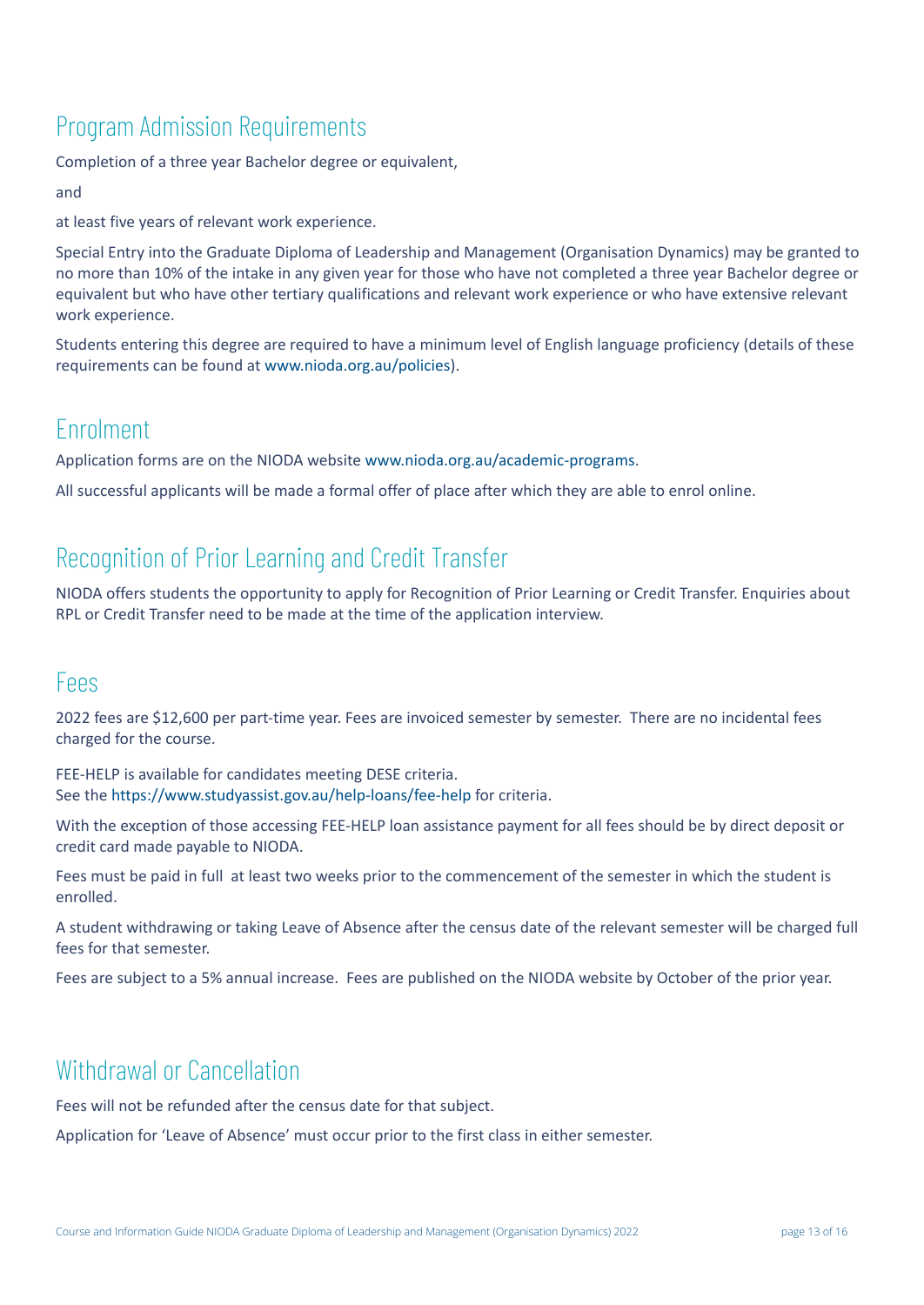# <span id="page-14-0"></span>Academic and Research Integrity

The National Institute of Organisation Dynamics Australia (NIODA) values excellence and rigour in delivery and learning that is achieved in an intellectual environment where integrity is highly valued and carefully upheld. All students and staff are required to uphold the highest standards of academic and research integrity. A range of policies addressing these requirements can be found on the NIODA website at [www.nioda.org.au/policies.](http://www.nioda.org.au/policies)

### <span id="page-14-1"></span>Student Support Services

NIODA students have access to support services:

- **Student Advice**
- **Student Counselling**
- **IT Support Services**
- **Library Support**
- Student Resources Information webpage.

## <span id="page-14-2"></span>Staff

<span id="page-14-3"></span>Academic Programs Lead

Wendy Harding, M.Bus, PhD

<span id="page-14-4"></span>Master's Course Lead Helen McKelvie, MLM(OD)

### <span id="page-14-5"></span>Academic staff

Brigid Nossal, M.Ed, PhD Seth Thomasson, M.App.Sci (OD) Thomas Mitchell, MLM(OD) James Yorston, MLM(OD)

### <span id="page-14-6"></span>Student Services Lead

Ellie Robinson See [www.nioda.org.au](http://www.nioda.org.au) for staff profiles

## <span id="page-14-7"></span>Further enquiries

Dr Wendy Harding [wendy.harding@nioda.org.au](mailto:wendy.harding@nioda.org.au) Ms Helen McKelvie [helen.mckelvie@nioda.org.au](mailto:helen.mckelvie@nioda.org.au) Ms Ellie Robinson [ellie.robinson@nioda.org.au](mailto:ellie.robinson@nioda.org.au)